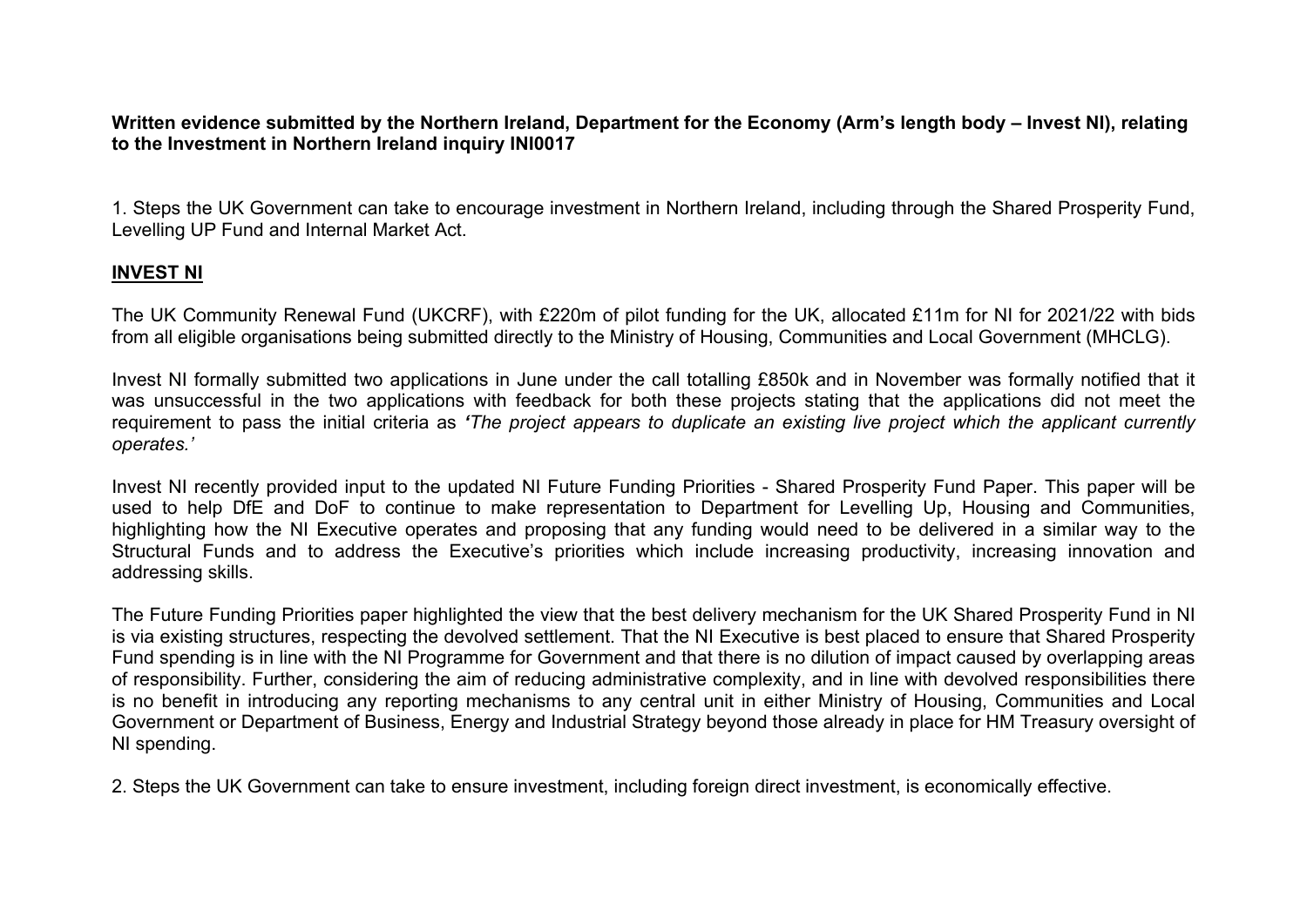## **INVEST NI**

As businesses in NI and the other UK nations plan and implement investment for future growth it is important that the UK Government implements an international migration policy that enable UK businesses to access the required human skills to support their capital investment programmes. This is not a homogeneous picture across the UK and will constantly evolve as different regions look to realign business operations following EU Exit and the impact of Covid-19. For a period, it will be important that flexibility exists within the migration system to sustain and support growth of differing industry clusters across the range of UK nations.

In parallel, as businesses seek to develop new and emerging export opportunities from the UK's expanding suite of Free Trade Agreements it is important that companies, particularly Small to Medium Size Enterprises are supported in terms of export financing and risk mitigation products. Support mechanisms such as the export credit guarantee scheme and other supporting export financing programmes are essential to enable Small to Medium Size Enterprises to both explore and ultimately realise growth opportunities in new and emerging markets.

3. The economic effectiveness of investment under the New Deal for Northern Ireland and New Decade, New Approach funding.

# **INVEST NI**

The lack of support for staff within major technology centres will greatly reduce the effectiveness of Centres. They may have the latest / greatest equipment, but if they do not have the necessary people skilled in the use of that equipment and who can engage with and support industry, the huge investment in facilities will be greatly hampered in its impact.

4. The potential effect of City Deals on economic growth in Northern Ireland.

## **INVEST NI**

Invest NI is very supportive of the City & Growth Deals, which will accelerate economic growth across the region and will help support the Levelling-Up agenda.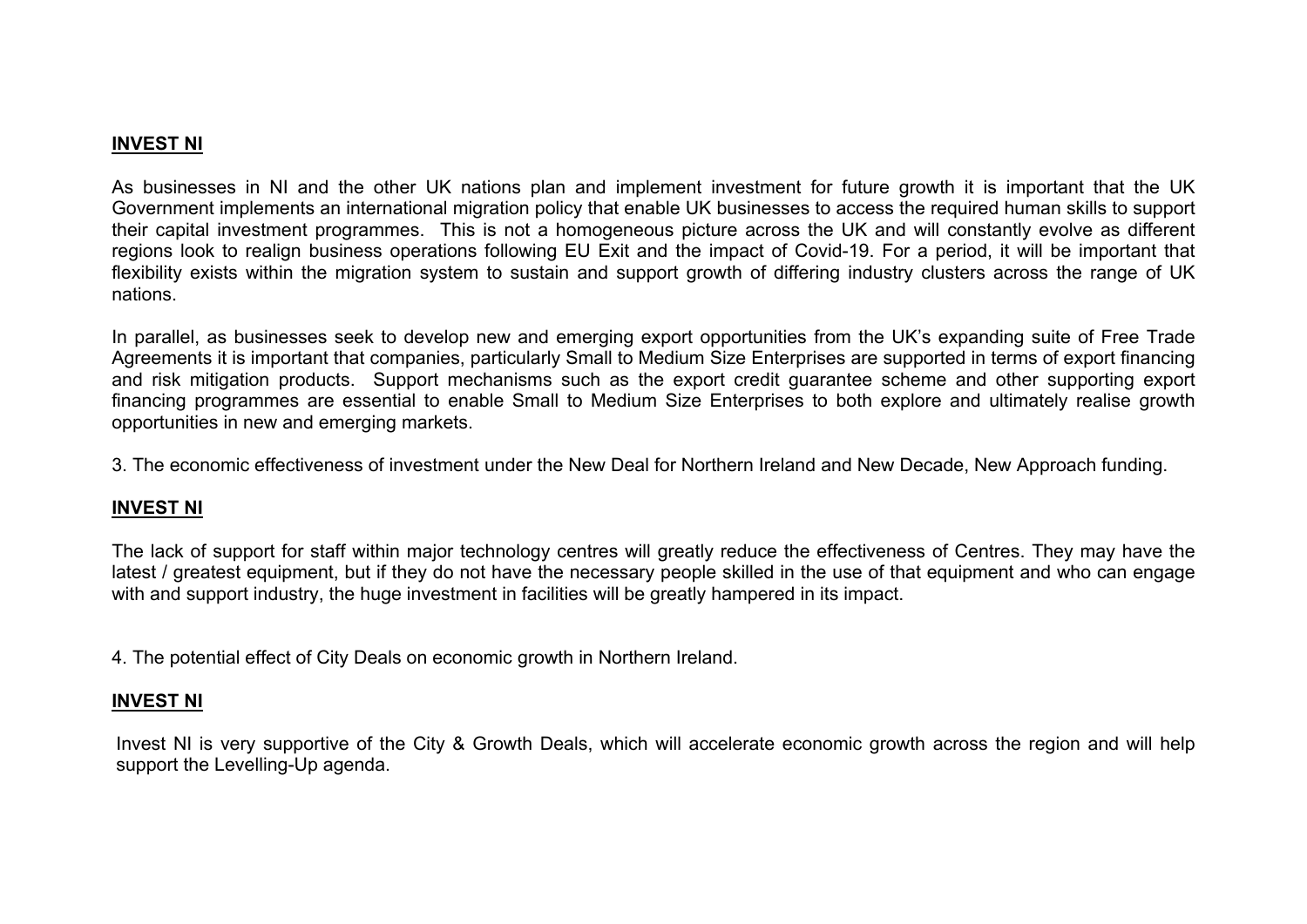While the economic impact of some Deals is still being quantified, the Belfast Region City Deal and the Derry & Strabane City Deals jointly have an ambition to create 27,000 new and better jobs.

Invest NI welcomes their multi-faceted coverage. These link industrial, academic, governmental, societal, and regional challenges in a comprehensive, inclusive way and will ensure that regional growth takes place across the whole of NI.

The four Deals are seeking to develop common areas of specialism and interest, and Invest NI welcomes the openness the Deal Promoters have to working collaboratively to take advantage of these opportunities and to address particular challenges.

In addition, the Deals will support projects across the broader innovation and digital areas and will be a key contributor to helping NI achieve its 10X ambitions, by seeing the development of a number of leading edge research facilities e.g. advanced manufacturing; artificial intelligence; Life & Health Sciences.

City Deals provide a great opportunity to stimulate economic growth in NI. However, as currently constructed, there is a significant deficiency in terms of resource funding to secure the necessary people to make many of the centres operate effectively. Without this supporting investment there is a very significant risk that the centres will fail to realise their potential economic impact; indeed it will materially increase the risk of individual project failure.

5. Steps that business can take to invest effectively in Northern Ireland.

## **INVEST NI**

Businesses must be encouraged to engage not only in their own individual operations but also in their wider cluster/sector ecosystem. Whether in terms of skills development, engagement with collaborative research into common technical challenges, or the sharing of key knowledge collaboration is vital. In order to thrive in NI businesses must be prepared to work together and engage with the available and evolving University (& City Deal funded), Further Education and specialist research capability resources that are publically supported to enable the maximisation of future economic growth. This is also true for new international investors who must be encouraged to not only utilise existing human and technical resources but also to become part of developing the collective knowledge resources for the future.

6. Steps the UK Government can take to encourage investment that addresses the skills gap and increases employment opportunities for people with few or no qualifications.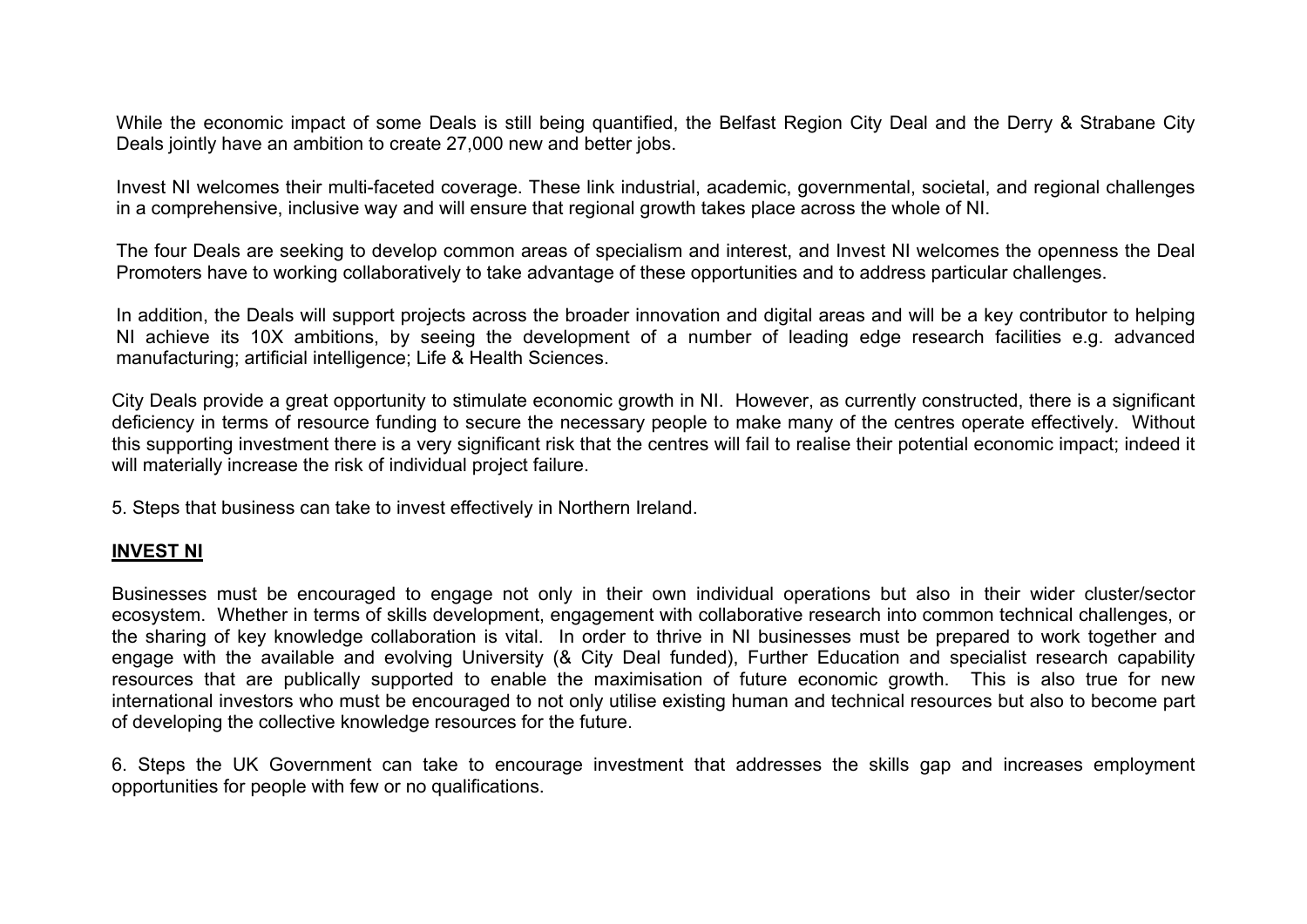# **INVEST NI**

Invest NI does not have a direct role in supporting the upskilling of individual citizens, but rather works with businesses to ensure that their employees (current and future) have the necessary skills to improve productivity, while relieving recruitment pressures. This subsequently generates wider benefits for the region as a whole, in line with the NI Government's economic strategy. We work with a number of partners – including those in Further and Higher Education, local Councils and industry - to ensure that any interventions provided are timely, relevant and tailored to areas of specific need;

NI businesses are currently experiencing the impact of both the EU Exit and the ongoing pandemic on skills availability; we therefore welcome any steps that enable government to support the creation of the right skills mix to allow companies to recover, rebuild and take advantage of new opportunities, including (but not limited to) those with a focus on:

- ensuring that the future skills pipeline takes account of changing needs within industry in particular the need for new and updated skills in relation to Industry 4.0 and innovative supply chain management
- utilising a collaborative approach to ensure that that public sector resources and opportunities are maximised, while facilitating engagement between industry and academia to help future-proof the skills pipeline
- positioning NI (and the wider UK) as an attractive destination for returning diaspora and new foreign talent thus ensuring that our economy benefits from access to diverse global experience and skills.

There is a need to invest in leadership development in manufacturing and service businesses to enhance vision and capability of leaders with their sectors. This could be done through the funding of top quality and in depth leadership development programmes for key leaders and leadership teams to raise their overall ambition and help create the leadership skills necessary to deliver that ambition.

7. The potential impact on investment of GB regulatory divergence from NI.

# **INVEST NI**

Following EU Exit and the implementation of the NI Protocol (NIP), NI is now in a unique position with dual access to the world's largest markets EU and GB. Medical Device & Diagnostics manufacturers located in NI enjoy full unfettered access to both the UK and EU market, while only being required to achieve EU regulatory approval.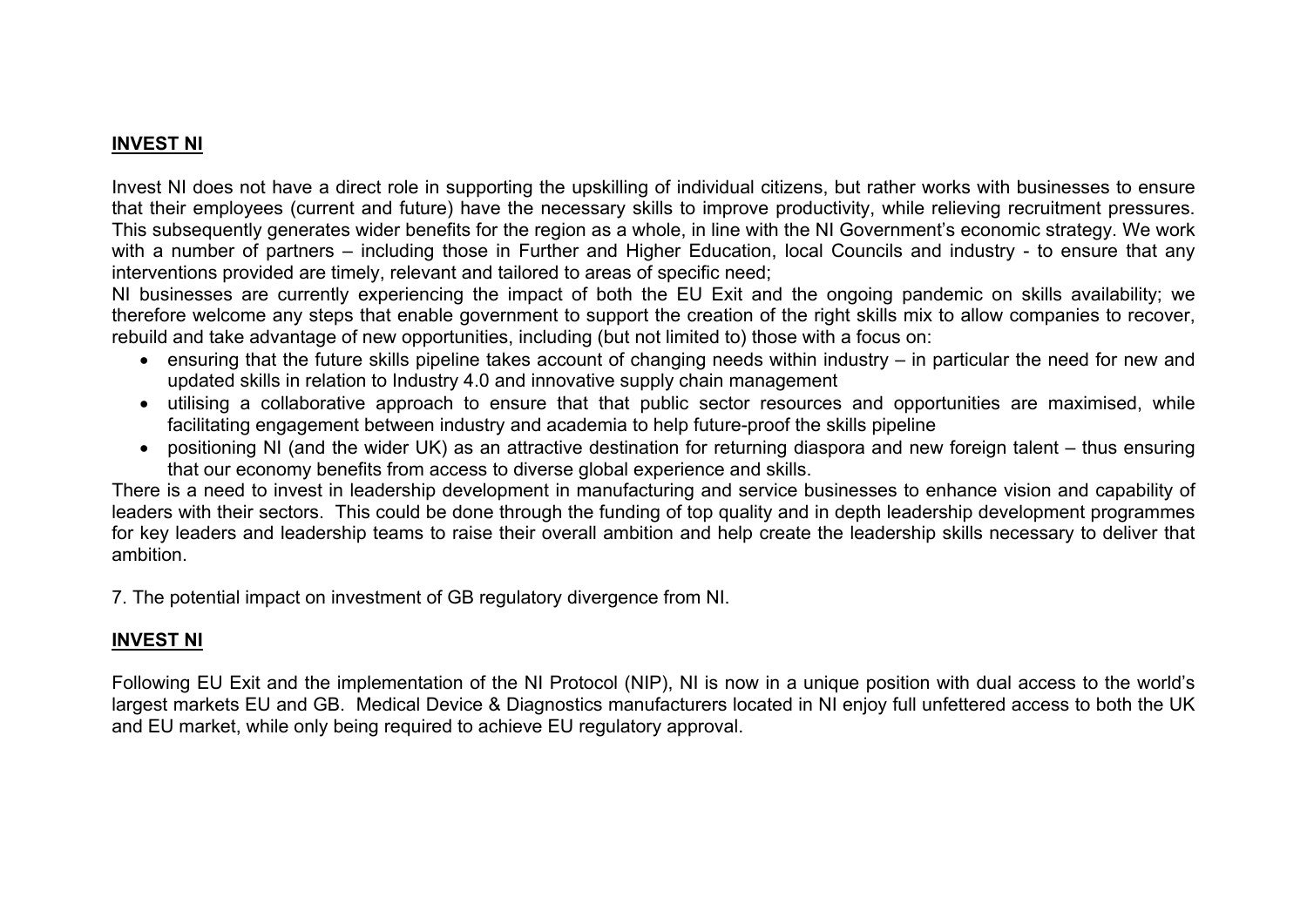This provides NI with a real opportunity to boost new life sciences trade & investment. The existing strong export focused industry base, supported by a high-quality research base, combined with significant planned investment in Life Sciences infrastructure through Regional Growth City Deals, offers an immediate opportunity for NI to explore benefits from EU Exit and the NI Protocol.

Recent research undertaken by Invest NI in consultation with the local industry and stakeholders has highlighted that the absence of clarity and significant ambiguity regarding the unique NI regulatory position. Evidence to date show that changes are already negatively impacting innovation, health outcomes and the future economic prosperity of the region.

A recent Invest NI workshop demonstrated that NI stakeholders (Medical Devices (MD) and in vitro diagnostic devices (IVD)) were concerned about current support and communication from the medical & Healthcare products Regulatory Agency (MHRA) as it has become increasingly focused on GB issues. In fact, a survey at this workshop showed that 65% of the NI stakeholders felt that communication and guidance for NI from the MHRA was poor or irrelevant.

This means that much needed regulatory advice for MD and IVD NI based businesses and other stakeholders is severely limited, just at a time of high need. These companies need a clearly defined regulatory approach to follow as this is fundamental to core business functions and company survival. Some immediate perceived challenges / risks include:

- Trade opportunities for NI businesses
- Foreign Direct Investment opportunities for NI
- Clinical trial investments in NI
- Patients' health through access to new medicines, health monitoring and medical devices
- Engagement in innovation activities such as co-design and R&D
- The general uplift to health outcomes of clinical trial engagement
- Practical guidance on regulatory rules for companies who are either deemed to be manufacturers / distributors to the EU market.

NI remains aligned with a range of EU legalisation including that applicable to Medical Devices and IVDs. Guidance on Medical Devices and IVDs issued by the MHRA is largely focused on compliance for the GB market, and there is currently an absence of specific regulatory compliance guidance for NI manufacturers of medical devices or IVDs wishing to place their products on to the EU and GB markets.

Lack of specific guidance for NI companies from the MHRA and contradictions between MHRA and EMA is creating significant issues for industry and delaying decision-making. NI regulations for medical devices and IVD's has already begun to diverge from GB with the implementation of Medical Device Regulation (MDR) and incoming In Vitro Diagnostics Regulation (IVDR) over the next 12 months.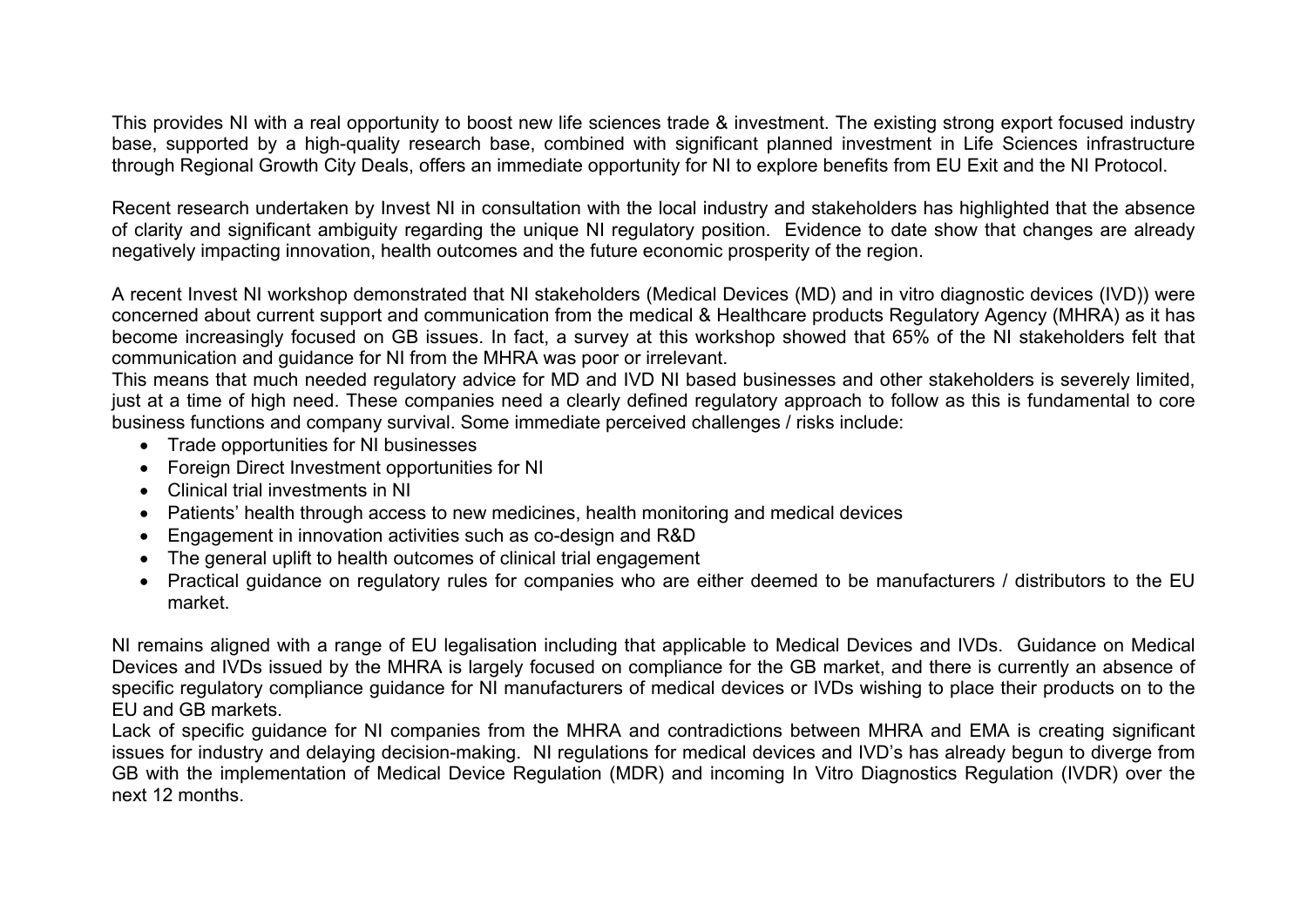Prior to EU Exit the NI Life Sciences sector relied on the knowledge and resources of the MHRA with respect to understanding the EU (including UK) regulatory framework. Consequently, there has been no requirement to develop significant local regulatory knowledge in the region. However post-EU Exit, the MHRA is focused on adapting GB regulation, with limited focus being given to the how NI companies address regulatory adaptations needed to fully exploit trade, investment and research opportunities. Delays in clarification of the regulatory requirements applicable to medical device and in vitro diagnostic medical devices is hampering the ability of NI businesses to capitalise on their unique position and the potential for the region to attract foreign direct investment.

8. Steps the UK Government can take to support the decarbonisation of industry in Northern Ireland and stimulate investment in a sustainable economy.

## **INVEST NI**

Invest NI delivers a suite of support, including specialist advice and investment capital, to help NI businesses to become more efficient and resilient, whilst boosting the development of a sustainable economy. This support helps businesses to optimise and futureproof their operations by implementing green efficiencies to achieve cost savings and carbon savings.

Invest NI is also committed to supporting the delivery of the New NI Energy Strategy and work has already commenced to help inform future support measures to enable businesses to implement greater energy efficiencies.

Invest NI recognises the need for more ambitious and broad ranging investment in infrastructure, technology and programmes to encourage the decarbonisation of industry in NI and to support the objectives of the 10X Vision and new NI Energy Strategy. Alignment of policy, regulation and infrastructure development is needed to stimulate investment and allow decarbonisation opportunities to be realised.

UK Government could help support exploration of opportunities for use of natural geological resources in Northern Ireland, such as underground thermal resources, which could be used for heating requirements.

UK Government could make support schemes in England for renewable energy, available in NI.

UK Government could commission R&D to speed up the integration of domestic renewables generation to electric vehicle and electric vehicle to grid technology. There is currently a weakness in the integration of this capability, resulting in inefficiencies.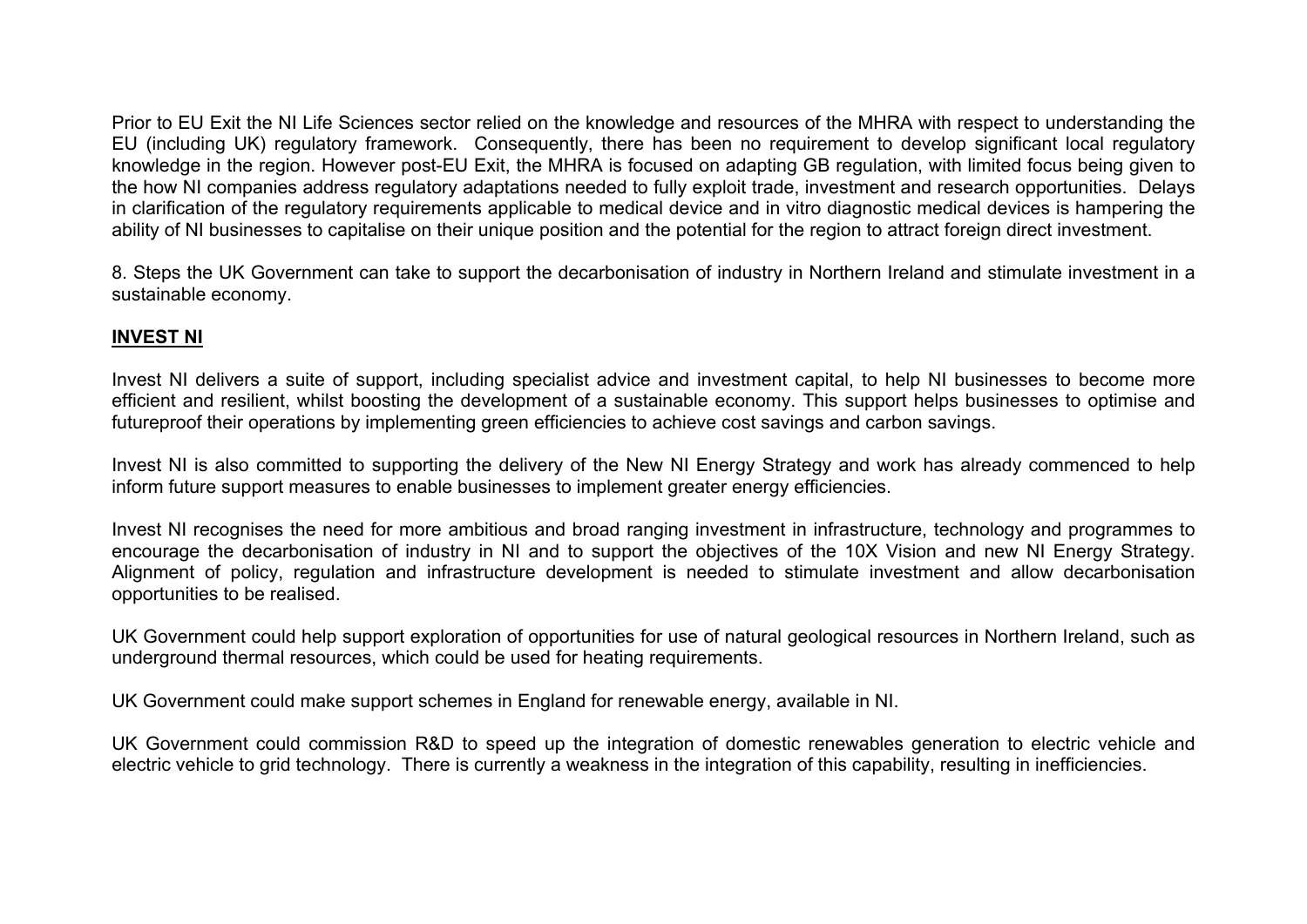9. Delivery of the prosperity agenda of the Good Friday Agreement.

# N/A

10. Relationships between schools and local Universities.

# N/A

11. Assessments of the understanding of the importance of education.

# N/A

12. Status of technical, vocational education and apprenticeships.

#### N/A

13. Identifying sectors of investment and employment potential

#### **INVEST NI**

The Department for the Economy's new 10X Economic Vision sets out an ambition for innovation led future investment, economic and employment growth for NI, prioritising the following clusters:

- Advanced Manufacturing & Engineering
- Fintech & Financial Services
- Digital ICT & Creative Industries
- **.** Life & Health Sciences
- Agri-tech

Invest NI's 2021-22 Business Plan recognises these cluster opportunities and outlines a series of actions aligned to the various 10X Economy themes that will facilitate economic growth and contribute positively to delivering the long-term 10X Vision.